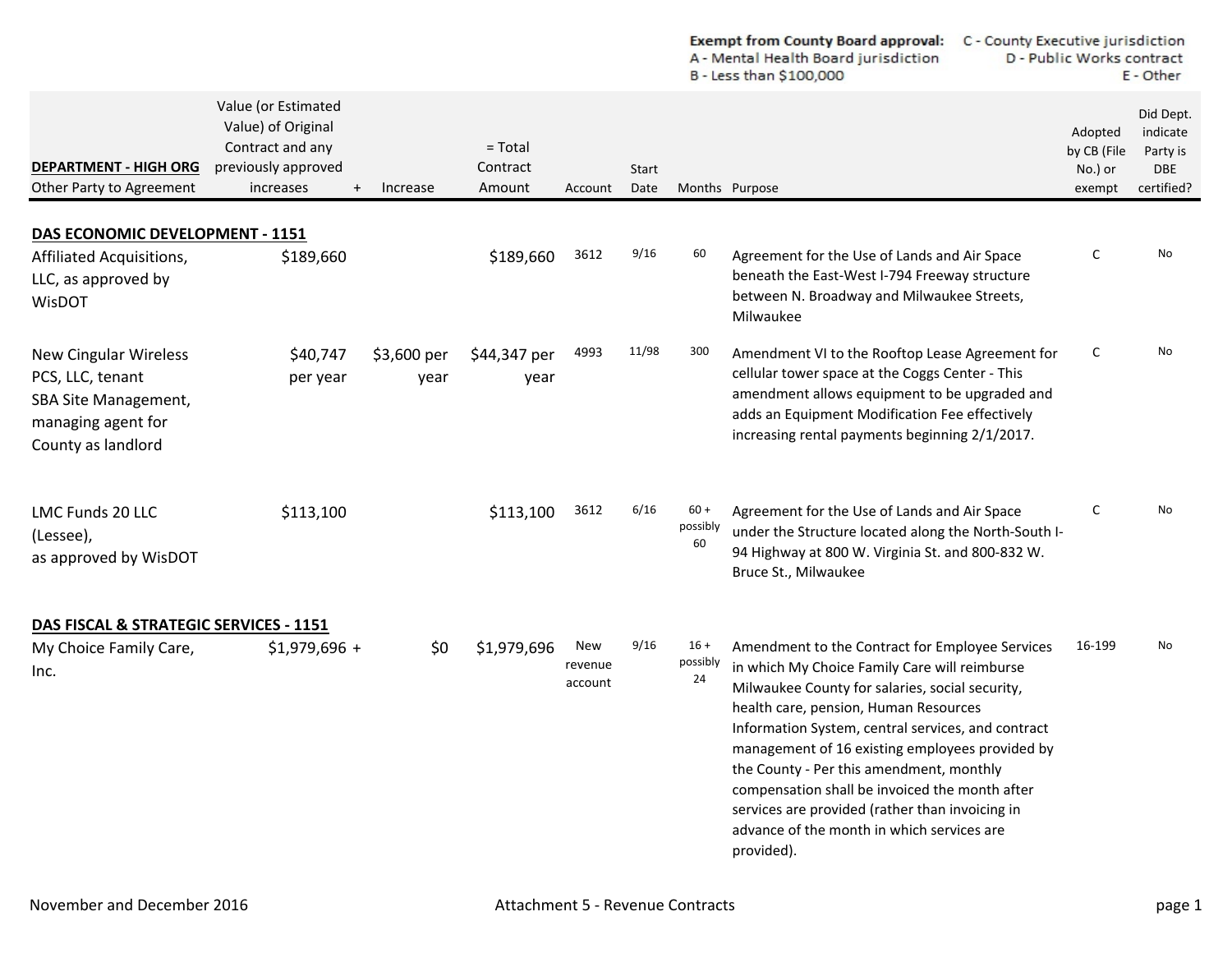|                                                                       |                                                                                                                            |                                                                                              |         |                            | <b>Exempt from County Board approval:</b><br>C - County Executive jurisdiction<br>A - Mental Health Board jurisdiction<br>D - Public Works contract<br>B - Less than \$100,000 |                                                                                                                                                                                                                                                                                                                                                                                                                                                                              |  |                                             | E - Other                                                     |
|-----------------------------------------------------------------------|----------------------------------------------------------------------------------------------------------------------------|----------------------------------------------------------------------------------------------|---------|----------------------------|--------------------------------------------------------------------------------------------------------------------------------------------------------------------------------|------------------------------------------------------------------------------------------------------------------------------------------------------------------------------------------------------------------------------------------------------------------------------------------------------------------------------------------------------------------------------------------------------------------------------------------------------------------------------|--|---------------------------------------------|---------------------------------------------------------------|
| <b>DEPARTMENT - HIGH ORG</b><br>Other Party to Agreement              | Value (or Estimated<br>Value) of Original<br>Contract and any<br>previously approved<br>increases<br>$\ddot{}$<br>Increase | $=$ Total<br>Contract<br>Amount                                                              | Account | Start<br>Date              |                                                                                                                                                                                | Months Purpose                                                                                                                                                                                                                                                                                                                                                                                                                                                               |  | Adopted<br>by CB (File<br>No.) or<br>exempt | Did Dept.<br>indicate<br>Party is<br><b>DBE</b><br>certified? |
| <b>ZOO CAPITAL - 1575</b><br>Zoological Society of<br>Milwaukee       | The Society will<br>provide up to \$8.3<br>million of the total<br>cost of \$16.6 million                                  | The Society will<br>provide up to<br>\$8.3 million of<br>the total cost of<br>\$16.6 million | 4932    | Not<br>specified specified | Not                                                                                                                                                                            | Adventure Africa Phase 1 Project Agreement to<br>replace the elephant exhibit to become compliant<br>with accreditation standards - The County will<br>create designs, plans, and specifications subject to<br>the Society's approval; administer construction; and<br>pay \$8.3 million of the total cost of the project. The<br>Society shall reimburse the County for 50% of the<br>County's appropriations, up to a maximum<br>aggregate reimbursement of \$8.3 million. |  | 16-463                                      | No                                                            |
| <b>United Migrant</b><br><b>Opportunity Services,</b><br>Inc., Agency | DEPARTMENT OF CHILD SUPPORT SERVICES - 2430<br>\$18,750                                                                    | \$18,750                                                                                     | 2999    | 1/17                       | 12                                                                                                                                                                             | 2017 Purchase of Service Contract for Milwaukee<br>County to provide one Case Manager to facilitate<br>case referrals pursuant to the Wisconsin Works<br>Program (W-2) relating to employment or<br>enforcement of child support obligations - Agency<br>shall reimburse the County for the costs of the<br>employee. The cumulative amount of this contract<br>and similar contracts since 2013 is \$93,750.                                                                |  | B                                           | No                                                            |
| Maximus, Agency                                                       | \$18,750                                                                                                                   | \$18,750                                                                                     | 2999    | 1/17                       | 12                                                                                                                                                                             | Same as above                                                                                                                                                                                                                                                                                                                                                                                                                                                                |  | B                                           | No                                                            |
| YWCA, Agency                                                          | \$18,750                                                                                                                   | \$18,750                                                                                     | 2999    | 1/17                       | 12                                                                                                                                                                             | Same as above                                                                                                                                                                                                                                                                                                                                                                                                                                                                |  | В                                           | No                                                            |
| Ross Innovative<br><b>Employment Solutions,</b><br>Agency             | \$18,750                                                                                                                   | \$18,750                                                                                     | 2999    | 1/17                       | 12                                                                                                                                                                             | Same as above                                                                                                                                                                                                                                                                                                                                                                                                                                                                |  | В                                           | No                                                            |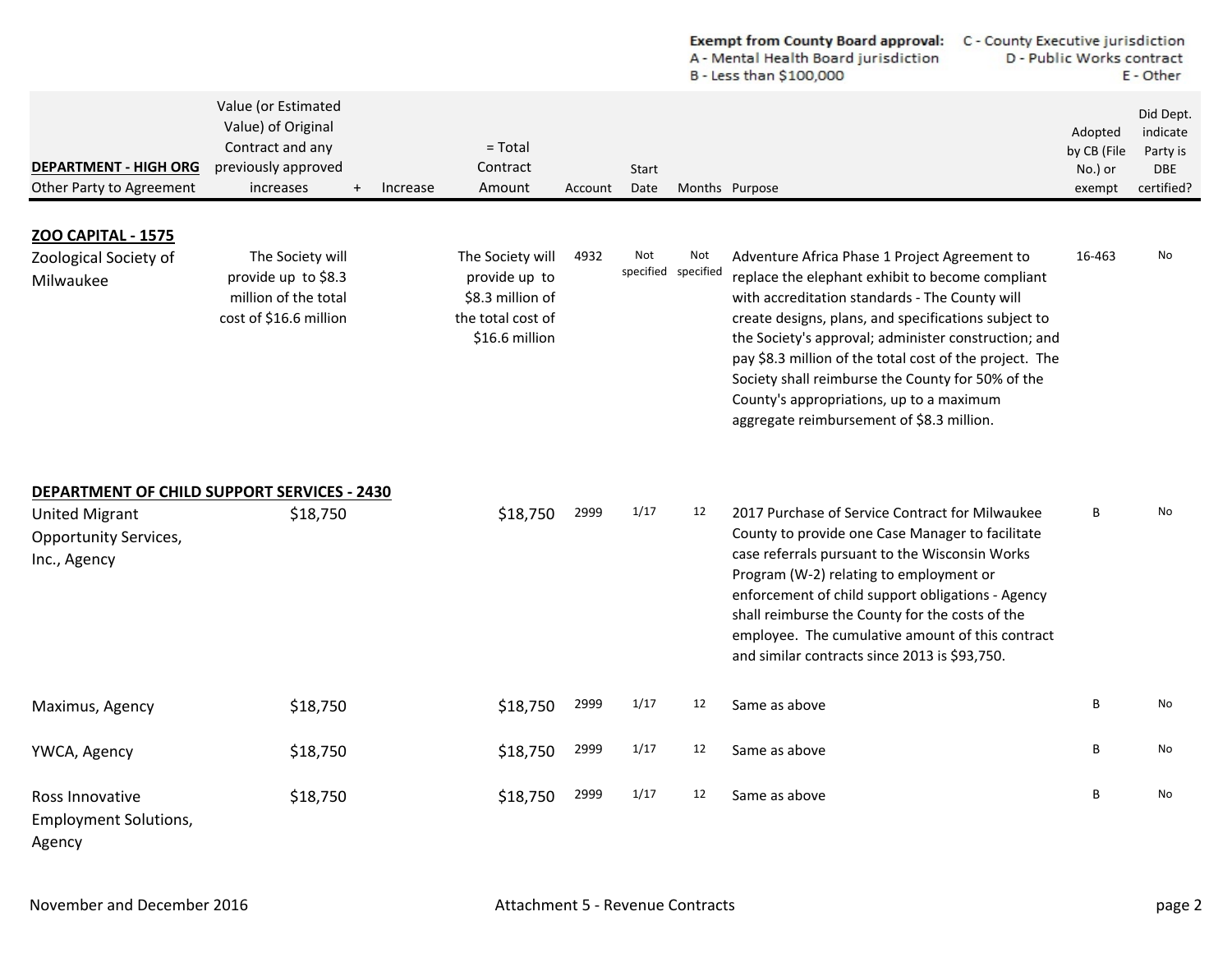|                                                                                                                                                                                                                                                    |                                                                                                                |          |                                 |         |                      |    | <b>Exempt from County Board approval:</b><br>A - Mental Health Board jurisdiction<br>B - Less than \$100,000                                                                                                                                                                                                                                                                                                                                                                                                                                                                                                                                                                                                                                                                                   | C - County Executive jurisdiction<br>D - Public Works contract<br>E - Other |                                             |                                                               |  |
|----------------------------------------------------------------------------------------------------------------------------------------------------------------------------------------------------------------------------------------------------|----------------------------------------------------------------------------------------------------------------|----------|---------------------------------|---------|----------------------|----|------------------------------------------------------------------------------------------------------------------------------------------------------------------------------------------------------------------------------------------------------------------------------------------------------------------------------------------------------------------------------------------------------------------------------------------------------------------------------------------------------------------------------------------------------------------------------------------------------------------------------------------------------------------------------------------------------------------------------------------------------------------------------------------------|-----------------------------------------------------------------------------|---------------------------------------------|---------------------------------------------------------------|--|
| <b>DEPARTMENT - HIGH ORG</b><br>Other Party to Agreement                                                                                                                                                                                           | Value (or Estimated<br>Value) of Original<br>Contract and any<br>previously approved<br>increases<br>$\ddot{}$ | Increase | $=$ Total<br>Contract<br>Amount | Account | <b>Start</b><br>Date |    | Months Purpose                                                                                                                                                                                                                                                                                                                                                                                                                                                                                                                                                                                                                                                                                                                                                                                 |                                                                             | Adopted<br>by CB (File<br>No.) or<br>exempt | Did Dept.<br>indicate<br>Party is<br><b>DBE</b><br>certified? |  |
| SHERIFF - 4000<br>WisDOT Division of<br>State Patrol Bureau of<br><b>Transportation Safety</b><br>(BOTS)<br>and<br>South Milwaukee, St.<br>Francis, and Cudahy<br>Police Departments and<br><b>Wisconsin State Patrol</b><br>(Task Force Agencies) | \$40,000                                                                                                       |          | \$40,000                        | 2286    | 10/16                | 12 | Milwaukee County South Shore Task Force<br>Operational Plan and Agreement to establish a<br>multi-jurisdictional Traffic Safety Task Force to<br>implement High Visibility Enforcement to decrease<br>crashes, fatalities and serious injury collisions;<br>reduce long-term disabilities resulting from crashes;<br>improve survivability; encourage traffic regulation<br>compliance; and adopt zero tolerance primarily on<br>Operating While Intoxicated and additionally on<br>Speed and Seatbelt violations - This Plan<br>incorporates federal requirements with the WisDOT<br>Division of State Patrol BOTS administering state<br>and federal transportation safety grants. BOTS<br>shall reimburse Grantees (including the Sheriff's<br>Office) for hours worked and eligible costs. |                                                                             | B                                           | No                                                            |  |
| WisDOT Division of<br>State Patrol Bureau of<br><b>Transportation Safety</b><br>(BOTS)<br>and<br>South Milwaukee, St.<br>Francis, and Cudahy<br>Police Departments and<br><b>Wisconsin State Patrol</b><br>(Task Force Agencies)                   | \$40,000                                                                                                       |          | \$40,000                        | 2286    | 10/16                | 12 | Milwaukee County South Shore Task Force<br>Operational Plan and Agreement to establish a<br>multi-jurisdictional Traffic Safety Task Force to<br>implement High Visibility Enforcement to decrease<br>crashes, fatalities and serious injury collisions;<br>reduce long-term disabilities resulting from crashes;<br>improve survivability; encourage traffic regulation<br>compliance; and adopt zero tolerance primarily on<br>Seatbelt violations and additionally on Speed and<br>Operating While Intoxicated                                                                                                                                                                                                                                                                              |                                                                             | B                                           | No                                                            |  |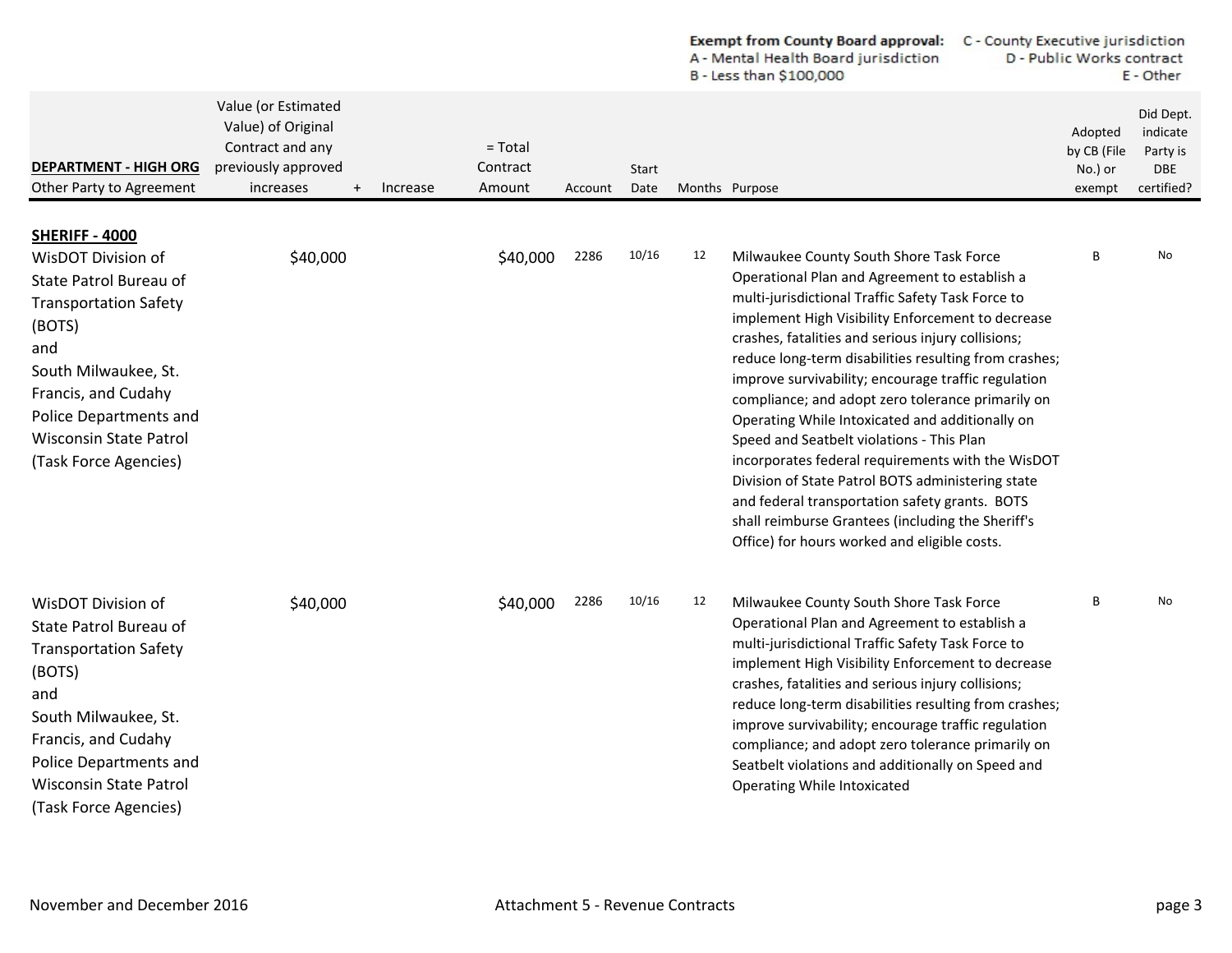|                                                                        |                                                                                                          |          |                                                    |                          |               |                                                   | Exempt from County Board approval:<br>A - Mental Health Board jurisdiction<br>B - Less than \$100,000                                                                                                                                                                                                                                |                                             | C - County Executive jurisdiction<br>D - Public Works contract<br>E - Other |  |  |
|------------------------------------------------------------------------|----------------------------------------------------------------------------------------------------------|----------|----------------------------------------------------|--------------------------|---------------|---------------------------------------------------|--------------------------------------------------------------------------------------------------------------------------------------------------------------------------------------------------------------------------------------------------------------------------------------------------------------------------------------|---------------------------------------------|-----------------------------------------------------------------------------|--|--|
| <b>DEPARTMENT - HIGH ORG</b><br>Other Party to Agreement               | Value (or Estimated<br>Value) of Original<br>Contract and any<br>previously approved<br>increases<br>$+$ | Increase | $=$ Total<br>Contract<br>Amount                    | Account                  | Start<br>Date |                                                   | Months Purpose                                                                                                                                                                                                                                                                                                                       | Adopted<br>by CB (File<br>No.) or<br>exempt | Did Dept.<br>indicate<br>Party is<br>DBE<br>certified?                      |  |  |
| <b>EMERGENCY MANAGEMENT - 4800</b>                                     |                                                                                                          |          |                                                    |                          |               |                                                   |                                                                                                                                                                                                                                                                                                                                      |                                             |                                                                             |  |  |
| Drug Enforcement<br>Agency                                             | \$3,000                                                                                                  |          | \$3,000                                            | 3599                     | 2/16          |                                                   | Indefinite Memorandum of Understanding regarding Law<br>Enforcement Administered Naloxone - This MOU<br>extends the Medical College of Wisconsin's medical<br>direction and control to the DEA. Law enforcement<br>will receive training aligning with the EMS fee-for-<br>service education structure.                              | В                                           | No                                                                          |  |  |
| Milwaukee Admirals<br>Hockey Club                                      | Anticipated \$13,000<br>to \$15,000 annually                                                             |          | Anticipated<br>\$13,000 to<br>\$15,000<br>annually | 3599                     | 11/16         | renewals<br>until<br>approa-<br>ches<br>\$100,000 | 12 + auto- Agreement for Services for OEM's paramedic staff<br>to provide Out-of-Hospital Medical Services during<br>Admirals events at the UW-Milwaukee Panther<br>Arena - The Admirals shall reimburse all costs<br>including personnel costs.                                                                                     | В                                           | No                                                                          |  |  |
| <b>MCDOT AIRPORT - 5040</b><br>Signature Flight Support<br>Corporation | \$110,956                                                                                                |          | \$110,956                                          | 3603                     | 6/16          | 12                                                | Airport License of premises of 17,361 square feet in<br>the former Skyway hangar and 679 square feet of<br>office space at 401 E. Layton Ave., Milwaukee                                                                                                                                                                             | C                                           | No                                                                          |  |  |
| Scott Batcheller (A<br>Chem LLC)                                       | \$40,500                                                                                                 |          | \$40,500                                           | 3603                     | 12/16         | $12 +$<br>possibly<br>24                          | Lease Agreement for approximately 9,000 square<br>feet of light manufacturing and office space at MKE<br><b>Regional Business Park</b>                                                                                                                                                                                               | C                                           | No                                                                          |  |  |
| <b>Friends of the Mitchell</b><br>Gallery of Flight, Inc.              | Pending notification                                                                                     |          | notification                                       | Pending Probably<br>3562 | 10/16         | $60 +$<br>possibly<br>24                          | Lease Agreement for approximately 2,800 square<br>feet of office/storage space at 465 E. Uncas Ave.,<br>Milwaukee - This nonprofit locates, acquires, and<br>preserves memorabilia representing contributions<br>of aviation pioneers. It is being granted storage<br>space for no rent. The Friends will pay GMIA for<br>utilities. | С                                           | No                                                                          |  |  |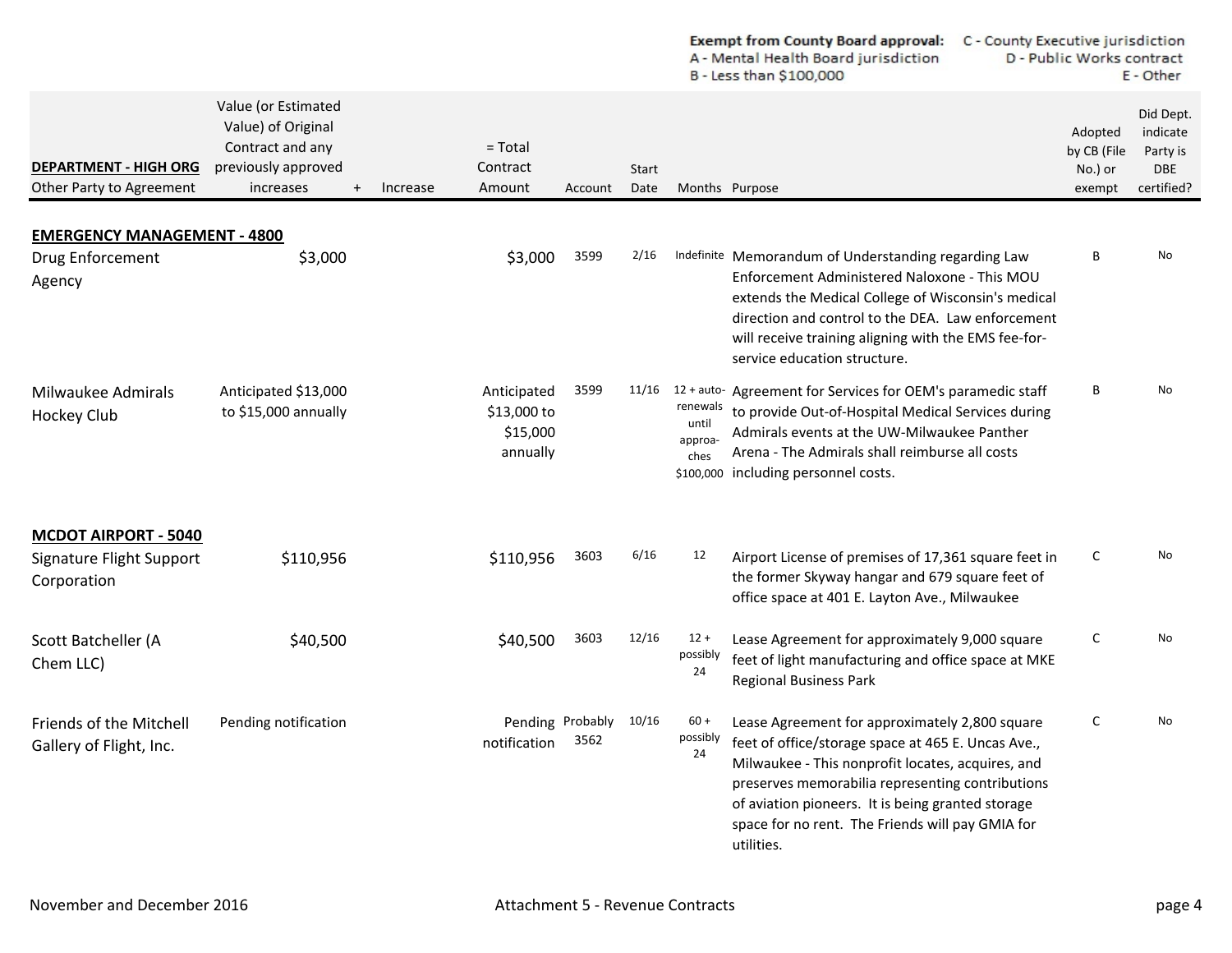|                                                                                        |                                                                                                                      |                                 |                                                   |                      |                  | <b>Exempt from County Board approval:</b><br>A - Mental Health Board jurisdiction<br>B - Less than \$100,000                                                                                                                                                                                                                                                                                                                                | C - County Executive jurisdiction<br>D - Public Works contract<br>E - Other |                                                               |
|----------------------------------------------------------------------------------------|----------------------------------------------------------------------------------------------------------------------|---------------------------------|---------------------------------------------------|----------------------|------------------|---------------------------------------------------------------------------------------------------------------------------------------------------------------------------------------------------------------------------------------------------------------------------------------------------------------------------------------------------------------------------------------------------------------------------------------------|-----------------------------------------------------------------------------|---------------------------------------------------------------|
| <b>DEPARTMENT - HIGH ORG</b><br>Other Party to Agreement                               | Value (or Estimated<br>Value) of Original<br>Contract and any<br>previously approved<br>increases<br>Increase<br>$+$ | $= Total$<br>Contract<br>Amount | Account                                           | <b>Start</b><br>Date | Months Purpose   |                                                                                                                                                                                                                                                                                                                                                                                                                                             | Adopted<br>by CB (File<br>No.) or<br>exempt                                 | Did Dept.<br>indicate<br>Party is<br><b>DBE</b><br>certified? |
| <b>MCDOT AIRPORT - 5040</b><br><b>F&amp;E Aircraft</b><br>Maintenance LLC<br>(FEAM)    | \$39,884                                                                                                             | \$39,884                        | 3607                                              | 11/16                |                  | Indefinite Month-to-Month Lease Agreement for FEAM to use<br>approximately 132 square feet of office space in the<br>D123C area at GMIA and to rent the Republic<br>Hangar as needed and available                                                                                                                                                                                                                                          | C                                                                           | No                                                            |
| Spring City Aviation East,<br>LLC (New Fixed Base<br>Operator at Timmerman<br>Airport) | \$3,815,000                                                                                                          | \$3,815,000                     | 4074                                              | 12/16                | 240              | Lease Agreement to use County land with buildings,<br>paved land, and buildings including various hangars<br>at LJ Timmerman Airport - Lessee may conduct a<br>fixed base operation on the Leased Premises but<br>shall not have an exclusive right to airport facilities<br>apart from the Leased Premises. Lessee shall<br>perform various aeronautical services for a fee and<br>perform certain maintenance and capital<br>investments. | $\mathsf C$                                                                 | <b>No</b>                                                     |
| Equilon Enterprises, LLC,<br>dba Shell Oil Products<br>US.                             | Approx. + Approx.<br>\$450<br>\$2,026                                                                                | Approx.<br>\$2,476              | 3649                                              | 4/16                 | 11               | Amendment 1 extending through 2/28/2017 the<br>Easement / Right of Way Agreement to allow for<br>the delivery of aviation fuel to the County's Hydrant<br>Fuel system, pipeline space, and access                                                                                                                                                                                                                                           | C                                                                           | No                                                            |
| Norwegian Air Shuttle<br>ASA                                                           | Greater than<br>\$600,000                                                                                            | Greater than<br>\$\$600,000     | 3504,<br>3535,<br>3510,<br>3607,<br>3615,<br>3617 |                      | but<br>approx. 4 | 12/16 Indefinite, Airport License and Agreement for Charter Airline<br>Service at MKE (non-signatory airline) - Norwegian<br>Air Shuttle will provide seasonal charter air services<br>at GMIA and pay security, common use, passenger<br>service, landing, and apron parking fees as well as<br>terminal space rental.                                                                                                                     | $\mathsf C$                                                                 | No                                                            |